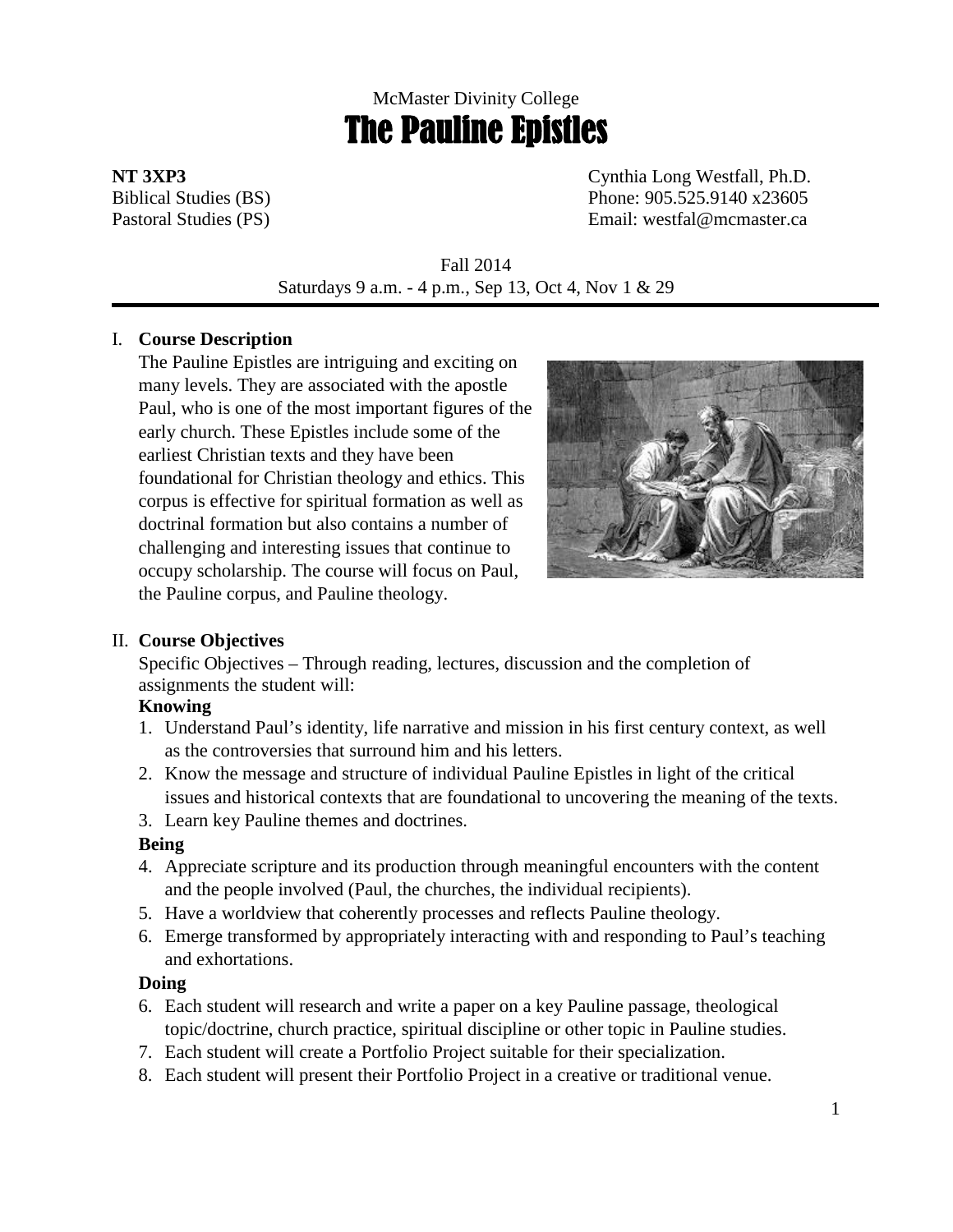## **III. Course Requirements**

## A. Class Participation (15%)

Student participation and interaction with lectures and class and group discussions is expected, based on your readings for the course session including, items of particular exegetical interest in terms of background, other contexts or controversy, key theological insights, the outline & content of the epistles or Pauline theology, and possible applications to contemporary Christian living.

Students are expected to make an average of two weekly contributions to the online discussion on Avenue to Learn.

## B. Reading (10%)

See the Reading Schedule at the end for the precise dates and pages.

- 1. Read the assigned reading before each class session.
- 2. Read the Pauline Epistles three times during the course in three different translations.
- 3. At the end of the term, each student will submit a reading report by e-mail before **midnight, December 5**.

## C. Research Paper (35%)

Each student will write a research paper on a key Pauline passage (exegesis), a Pauline theological topic/doctrine, church practice, spiritual discipline or other topic in Pauline studies.

Length & style: It should be no more than 3000 words (about 12 pages) of text, excluding footnotes and bibliography. For all matters of style and form, consult the MDC style guide.

It will be due **Friday, November 7 at midnight**. All submissions should be made by email to [westfal@mcmaster.ca.](mailto:westfal@mcmaster.ca) Late papers lose 1% for 7 days, and then 4% a day after that up to a maximum of 30%.

## D. Portfolio Project (30%)

Each student will create a Portfolio Project for Pauline studies that is suitable for their specialization. The focus of the project to make a text, a Pauline doctrine or a Pauline issue accessible to a target group in a specific contemporary context, with appropriate visual aids and/or other methods or mediums. It will be due **December 5, midnight**. All submissions should be made by e-mail to [westfal@mcmaster.ca.](mailto:westfal@mcmaster.ca) Late projects lose 1% for 7 days, and then 4% a day after that up to a maximum of 30%.

Each project should be discussed in advance with the professor and a written statement describing the project and specific contemporary context targeted shall be submitted by **9 a.m. November 1.**

Some suggestions for the project include:

Write a study guide that will assist young adult learners in exploring or understanding all or part of a Pauline Epistle. Include questions, explanations, directions and other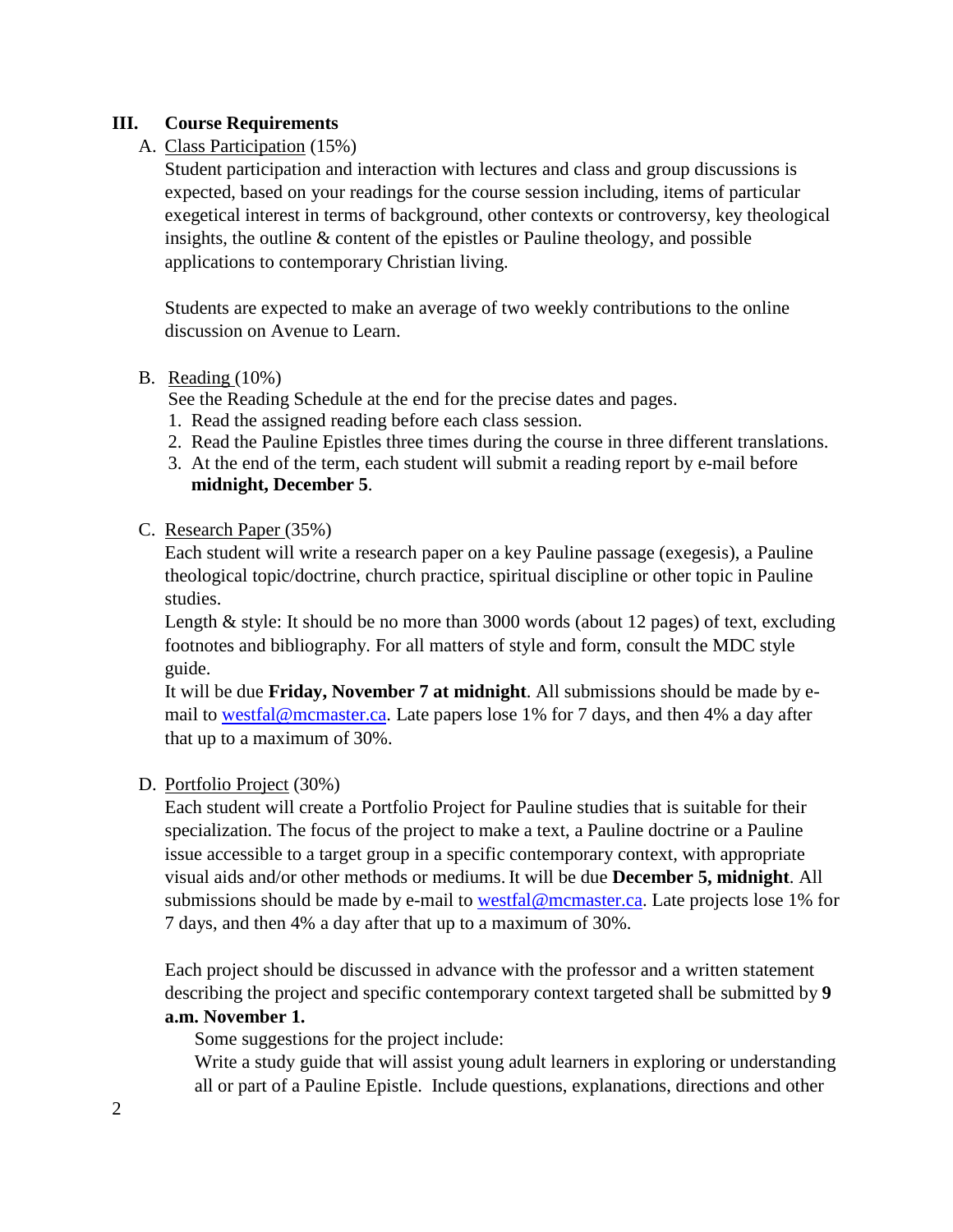material that both enlightens the text in its historical context and helps learners to connect the text or topic with life today.

Design a movie presentation, critical review and discussion which encapsulates a Pauline theme or passage with a modern metaphor.

Write a parable or allegory that utilizes significant or powerful contemporary imagery, symbols or metaphors that express a Pauline message, content or theme.

Write a collection of poetry or songs that explore Pauline thought, themes and/or emotions.

Design an experience for a small group that simulates the situation of the recipients and the achievement of the goal(s) of the author.

Describe connections between the characters, contexts and themes in your life story and the Pauline Epistles.

## E. Presentation of the Portfolio Project (10%),

Each student will present their project by **December 12,** either by appointment with the professor, or to the target group, or in a creative venue such as a blog (in such cases, the professor should be provided with a description of the presentation).

## F. Grading Summary

- 1. Participation 15%
- 2. Reading 10%
- 3. Research Paper 35%
- 4. Portfolio Project 30%
- 5. Project Presentation 10%

## **IV. Textbooks and Materials**

## **Required**

- 1. A good New Testament introduction such as deSilva, David A. *An Introduction to the New Testament: Contexts, Methods & Ministry Formation.* Downers Grove, IL: InterVarsity, 2004.
- 2. Hawthorne, Gerald F., Ralph P Martin, and Daniel G. Reid. *Dictionary of Paul and His Letters*. Downers Grove, Ill.: InterVarsity Press, 1993.
- 3. Holland, Tom. *Contours of Pauline Theology: A Radical New Survey of the Influences on Paul's Biblical Writings*. Mentor, 2010.
- 4. Petersen, Norman R. *Rediscovering Paul: Philemon and the Sociology of Paul's Narrative World*. Philadelphia: Fortress Press, 1985.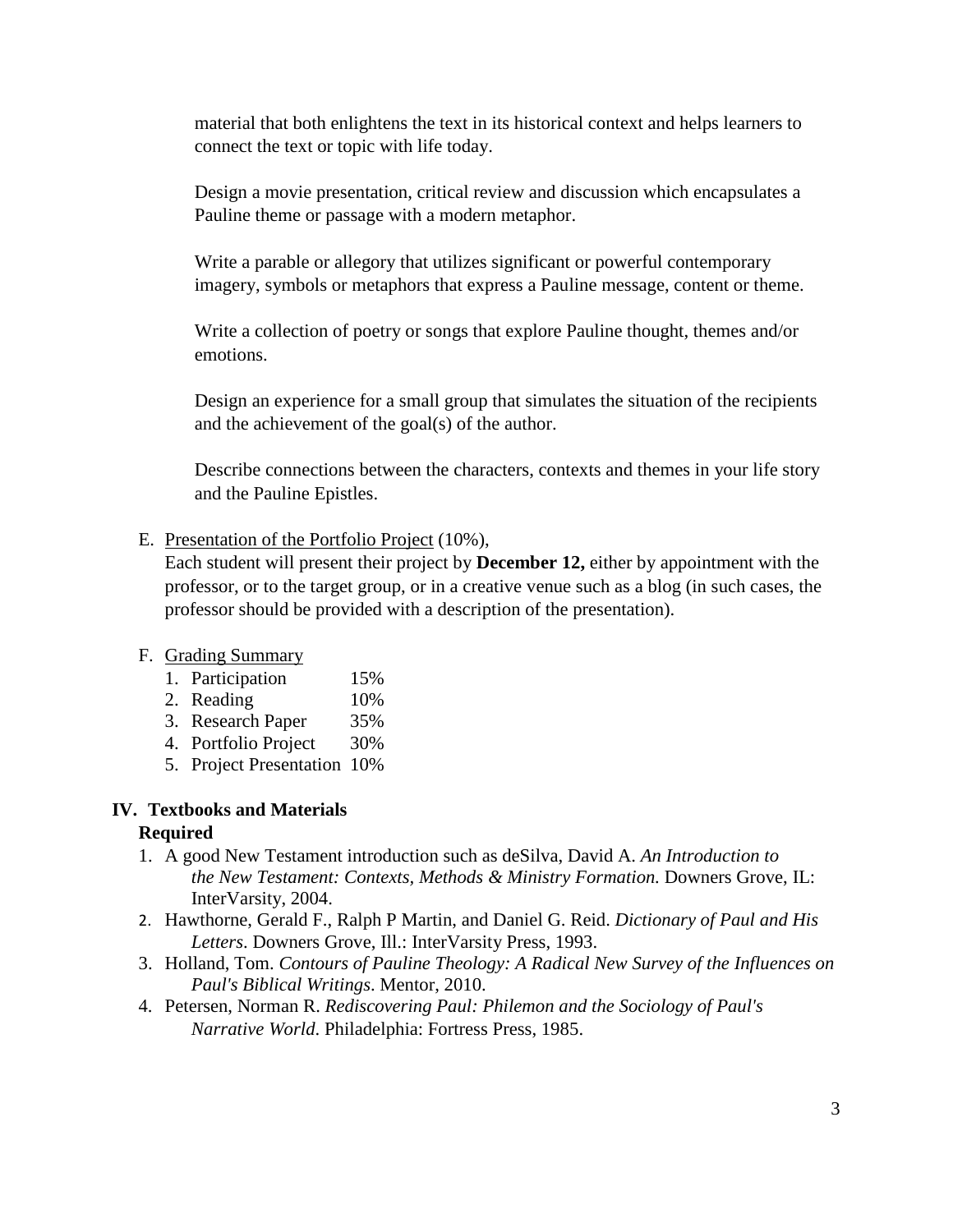## **Recommended**

- 1. Bird, Michael, ed. *Four Views on the Apostle Paul*. Grand Rapids: Zondervan, 2012.
- 2. Dunn, James D.G. *The Theology of Paul the Apostle.* Grand Rapids: Eerdmans, 1997.
- 3. Schreiner, Thomas R. *Paul, Apostle of God's Glory in Christ: A Pauline Theology*. Downers Grove, Ill. : Leicester, England: InterVarsity Press, 2001.
- 4. Witherington, Ben. *Paul's Narrative Thought World: The Tapestry of Tragedy and Triumph*. Louisville, Ky.: Westminster/John Knox Press, 1994.

#### **V. Classroom Behavior**

#### **A. Attendance**

- 1. Students should be on time to class or be prepared to offer an explanation to the professor.
- 2. Students are expected to stay for the entire class session, unless arranged in advance.

#### **B. Participation**

- 1. Please respect the opinions of others without disrespect or ridicule, even if you do not agree with them. However, feel free to respond logically and critically in an orderly manner.
- 2. Students are not expected to be doing work on any other subject except that which is appropriate in the course outline.
- 3. Students are not to carry on off-topic conversations in class.
- 4. Students are not to use the internet, check e-mail or utilize other electronic devices except what is appropriate in pursuing course work.

5. Students may eat or drink in class if they do not distract others and they clean up their desks. Students who fail to respect these guidelines will be dismissed from the class with consequences.

## **VI. MDC Policies**

## A. **Textbook Purchase**

All required textbooks for this class are available from the College's book service, READ On Bookstore, Room 145, McMaster Divinity College. Texts may be purchased on the first day of class. For advance purchase, you may contact READ On Bookstore, 304 The East Mall, Suite 100, Etobicoke, ON M9C 5K1: phone 416.620.2934; fax 416.622.2308; email [books@readon.ca.](mailto:books@readon.ca) Other book services may also carry the texts.

## B. **Academic Honesty**

Academic dishonesty is a serious offence that may take any number of forms, including plagiarism, the submission of work that is not one's own or for which previous credit has been obtained, and/or unauthorized collaboration with other students. Academic dishonesty can result in severe consequences, e.g., failure of the assignment, failure of the course, a notation on one's academic transcript, and/or suspension or expulsion from the College.

Students are responsible for understanding what constitutes academic dishonesty. Please refer to the Divinity College Statement on Academic Honesty ~ <http://www.mcmasterdivinity.ca/programs/rules-regulations>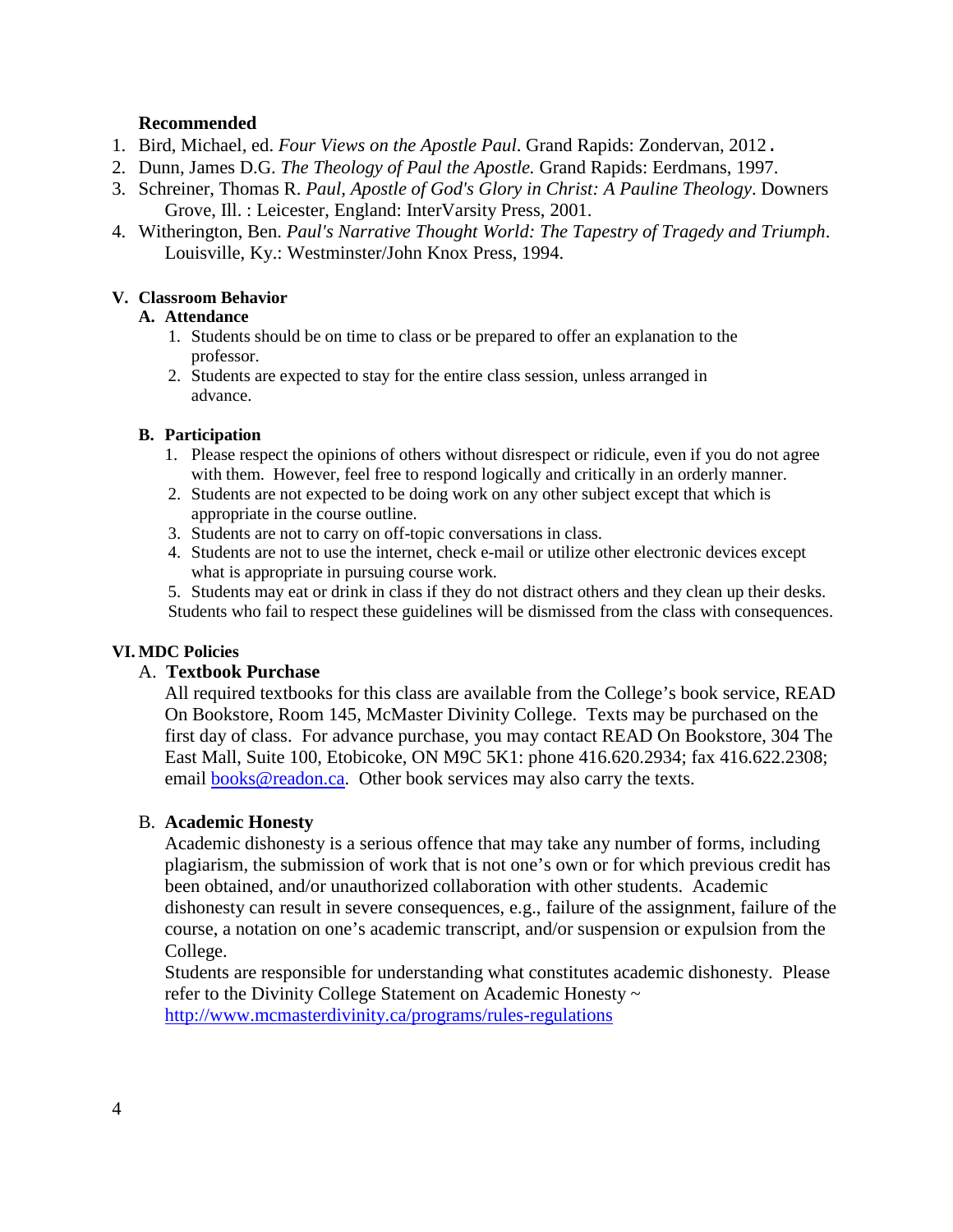## C. **Gender Inclusive Language**

McMaster Divinity College uses inclusive language for human beings in worship services, student written materials, and all of its publications. In reference to biblical texts, the integrity of the original expressions and the names of God should be respected. The NRSV and TNIV are examples of the use of inclusive language for human beings. It is expected that inclusive language will be used in chapel services and all MDC assignments.

## D. **Style**

All stylistic considerations (including but not limited to questions of formatting, footnotes, and bibliographic references) must conform to the McMaster Divinity College Style Guidelines for Essays and Theses:

<http://www.mcmasterdivinity.ca/sites/default/files/documents/MDCStyleGuide.pdf>

Failure to observe appropriate form will result in grade reductions.

#### **Disclaimer**

This syllabus is the property of the instructor and is prepared with currently available information. The instructor reserves the right to make changes and revisions up to and including the first day of class.

#### **Appointments & office hours**

Contact me if I can assist you in any way via email: westfal@mcmaster.ca Phone: 905.525.9140 ext. 23605 Office hours Mondays 3-5 p.m., Tuesdays 1:30-3 p.m., Wednesdays 1-2:30 p.m., or by appointment